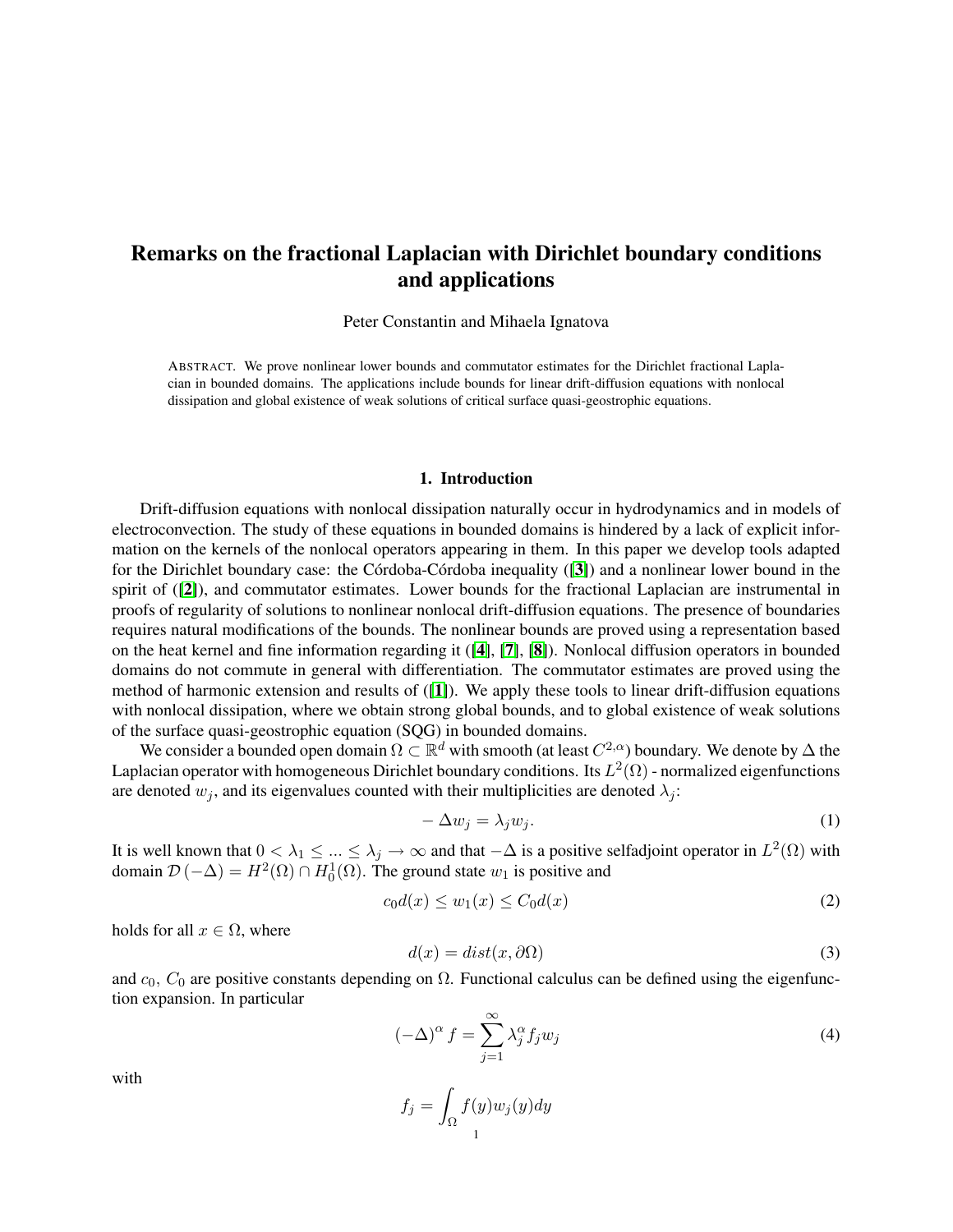for  $f \in \mathcal{D}((-\Delta)^{\alpha}) = \{f \mid (\lambda_j^{\alpha} f_j) \in \ell^2(\mathbb{N})\}$ . We will denote by

$$
\Lambda_D^s = (-\Delta)^\alpha, \quad s = 2\alpha \tag{5}
$$

the fractional powers of the Dirichlet Laplacian, with  $0 \le \alpha \le 1$  and with  $||f||_{s,D}$  the norm in  $\mathcal{D}(\Lambda_D^s)$ :

$$
||f||_{s,D}^{2} = \sum_{j=1}^{\infty} \lambda_{j}^{s} f_{j}^{2}.
$$
 (6)

It is well-known and easy to show that

$$
\mathcal{D}\left(\Lambda_{D}\right) = H_{0}^{1}(\Omega).
$$

Indeed, for  $f \in \mathcal{D}(-\Delta)$  we have

$$
\|\nabla f\|_{L^2(\Omega)}^2 = \int_{\Omega} f(-\Delta) f dx = \|\Lambda_D f\|_{L^2(\Omega)}^2 = \|f\|_{1,D}^2.
$$

We recall that the Poincaré inequality implies that the Dirichlet integral on the left-hand side above is equivalent to the norm in  $H_0^1(\Omega)$  and therefore the identity map from the dense subset  $\mathcal{D}(-\Delta)$  of  $H_0^1(\Omega)$  to  $\mathcal{D}(\Lambda_D)$  is an isometry, and thus  $H_0^1(\Omega) \subset \mathcal{D}(\Lambda_D)$ . But  $\mathcal{D}(-\Delta)$  is dense in  $\mathcal{D}(\Lambda_D)$  as well, because finite linear combinations of eigenfunctions are dense in  $\mathcal{D}(\Lambda_D)$ . Thus the opposite inclusion is also true, by the same isometry argument.

Note that in view of the identity

$$
\lambda^{\alpha} = c_{\alpha} \int_0^{\infty} (1 - e^{-t\lambda}) t^{-1 - \alpha} dt,
$$
\n(7)

with

$$
1 = c_{\alpha} \int_0^{\infty} (1 - e^{-s}) s^{-1 - \alpha} ds,
$$

valid for  $0 \leq \alpha < 1$ , we have the representation

<span id="page-1-1"></span>
$$
((-\Delta)^{\alpha} f)(x) = c_{\alpha} \int_0^{\infty} \left[ f(x) - e^{t\Delta} f(x) \right] t^{-1-\alpha} dt \tag{8}
$$

for  $f \in \mathcal{D}((-\Delta)^{\alpha})$ . We use precise upper and lower bounds for the kernel  $H_D(t, x, y)$  of the heat operator,

$$
(e^{t\Delta}f)(x) = \int_{\Omega} H_D(t, x, y) f(y) dy.
$$
\n(9)

These are as follows ([[4](#page-12-2)],[[7](#page-12-3)],[[8](#page-12-4)]). There exists a time  $T > 0$  depending on the domain  $\Omega$  and constants c,  $C, k, K$ , depending on T and  $\Omega$  such that

<span id="page-1-2"></span>
$$
c \min\left(\frac{w_1(x)}{|x-y|}, 1\right) \min\left(\frac{w_1(y)}{|x-y|}, 1\right) t^{-\frac{d}{2}} e^{-\frac{|x-y|^2}{kt}} \le
$$
  
\n
$$
H_D(t, x, y) \le C \min\left(\frac{w_1(x)}{|x-y|}, 1\right) \min\left(\frac{w_1(y)}{|x-y|}, 1\right) t^{-\frac{d}{2}} e^{-\frac{|x-y|^2}{Kt}}
$$
\n(10)

holds for all  $0 \le t \le T$ . Moreover

<span id="page-1-0"></span>
$$
\frac{|\nabla_x H_D(t, x, y)|}{H_D(t, x, y)} \le C \begin{cases} \frac{1}{d(x)}, & \text{if } \sqrt{t} \ge d(x),\\ \frac{1}{\sqrt{t}} \left(1 + \frac{|x - y|}{\sqrt{t}}\right), & \text{if } \sqrt{t} \le d(x) \end{cases}
$$
\n(11)

holds for all  $0 \le t \le T$ . Note that, in view of

$$
H_D(t, x, y) = \sum_{j=1}^{\infty} e^{-t\lambda_j} w_j(x) w_j(y),
$$
\n(12)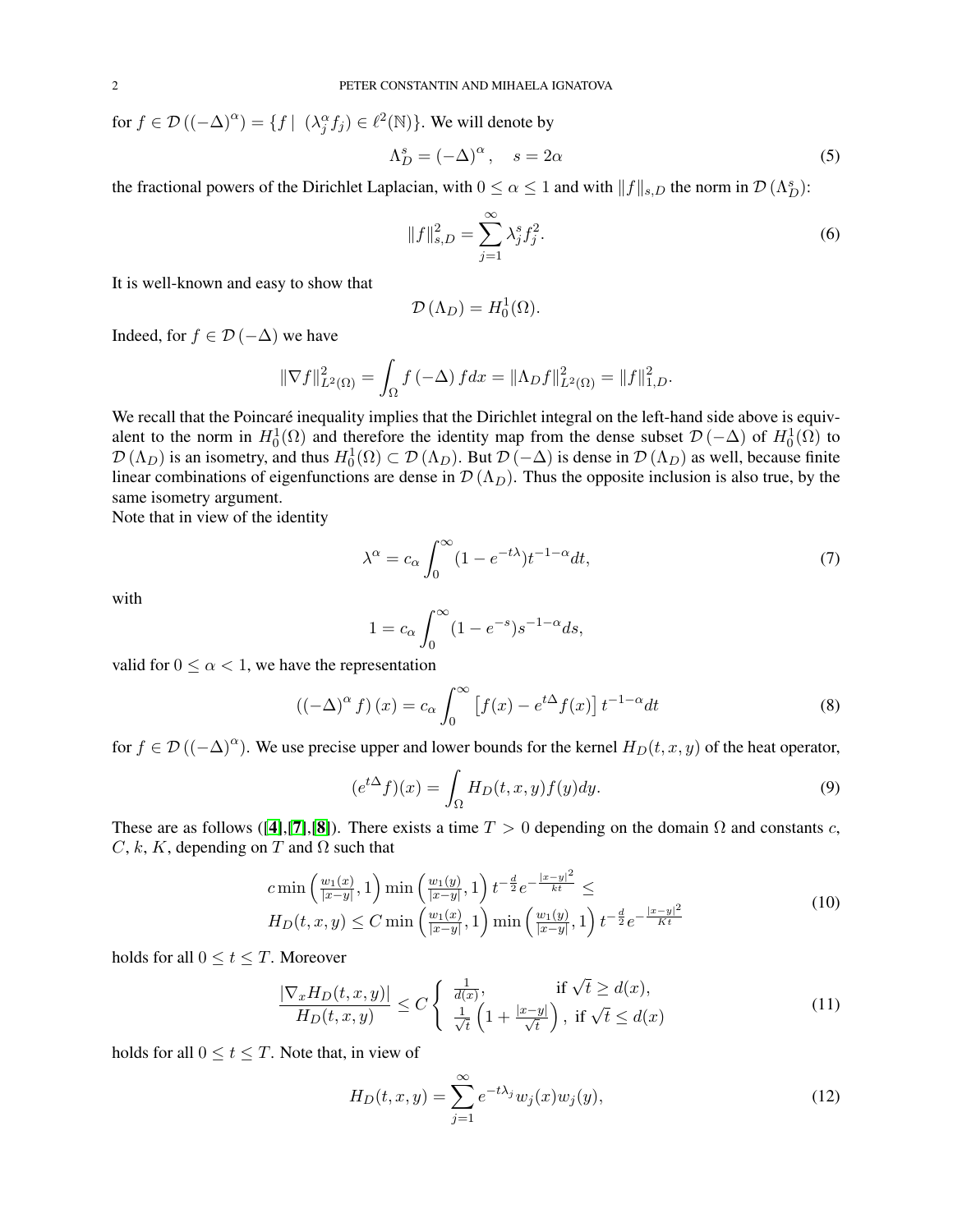elliptic regularity estimates and Sobolev embedding which imply uniform absolute convergence of the series (if  $\partial\Omega$  is smooth enough), we have that

$$
\partial_1^{\beta} H_D(t, y, x) = \partial_2^{\beta} H_D(t, x, y) = \sum_{j=1}^{\infty} e^{-t\lambda_j} \partial_y^{\beta} w_j(y) w_j(x)
$$
\n(13)

for positive t, where we denoted by  $\partial_1^{\beta}$  $\frac{\beta}{1}$  and  $\partial_2^{\beta}$  $\frac{1}{2}$  derivatives with respect to the first spatial variables and the second spatial variables, respectively.

Therefore, the gradient bounds [\(11\)](#page-1-0) result in

<span id="page-2-1"></span>
$$
\frac{|\nabla_y H_D(t, x, y)|}{H_D(t, x, y)} \le C \begin{cases} \frac{1}{d(y)}, & \text{if } \sqrt{t} \ge d(y),\\ \frac{1}{\sqrt{t}} \left(1 + \frac{|x - y|}{\sqrt{t}}\right), & \text{if } \sqrt{t} \le d(y). \end{cases}
$$
\n(14)

# 2. The Córdoba - Córdoba inequality

<span id="page-2-2"></span>PROPOSITION 1. Let  $\Phi$  *be a*  $C^2$  convex function satisfying  $\Phi(0) = 0$ . Let  $f \in C_0^{\infty}(\Omega)$  and let  $0 \le s \le$ 2*. Then*

<span id="page-2-0"></span>
$$
\Phi'(f)\Lambda_D^s f - \Lambda_D^s(\Phi(f)) \ge 0\tag{15}
$$

*holds pointwise almost everywhere in* Ω*.*

**Proof.** In view of the fact that both  $f \in H_0^1(\Omega) \cap H^2(\Omega)$  and  $\Phi(f) \in H_0^1(\Omega) \cap H^2(\Omega)$ , the terms in the inequality [\(15\)](#page-2-0) are well defined. We define

$$
\left[(-\Delta)^{\alpha} f\right]_{\epsilon}(x) = c_{\alpha} \int_{\epsilon}^{\infty} \left[f(x) - e^{t\Delta} f(x)\right] t^{-1-\alpha} dt \tag{16}
$$

and approximate the representation [\(8\)](#page-1-1):

$$
((-\Delta)^{\alpha} f) (x) = \lim_{\epsilon \to 0} [(-\Delta)^{\alpha} f]_{\epsilon} (x).
$$
 (17)

The limit is strong in  $L^2(\Omega)$ . We start the calculation with this approximation and then we rearrange terms:

$$
\begin{split}\n&\Phi'(f(x))\left[\Lambda_D^{2\alpha}f\right]_{\epsilon}(x) - \left[\Lambda_D^{2\alpha}(\Phi(f))\right]_{\epsilon}(x) \\
&= c_{\alpha} \int_{\epsilon}^{\infty} t^{-1-\alpha} dt \int_{\Omega} \left\{\Phi'(f(x))\left[\frac{1}{|\Omega|}f(x) - H_D(t,x,y)f(y)\right] - \frac{1}{|\Omega|}\Phi(f(x)) + H_D(t,x,y)\Phi(f(y))\right\} dy \\
&= c_{\alpha} \int_{\epsilon}^{\infty} t^{-1-\alpha} dt \int_{\Omega} H_D(t,x,y)\left[\Phi(f(y)) - \Phi(f(x)) - \Phi'(f(x))\right](f(y) - f(x)) dy \\
&+ c_{\alpha} \int_{\epsilon}^{\infty} t^{-1-\alpha} dt \int_{\Omega} \left[f(x)\Phi'(f(x)) - \Phi(f(x))\right] \left(\frac{1}{|\Omega|} - H_D(t,x,y)\right) dy \\
&= c_{\alpha} \int_{\epsilon}^{\infty} t^{-1-\alpha} dt \int_{\Omega} H_D(t,x,y)\left[\Phi(f(y)) - \Phi(f(x)) - \Phi'(f(x))\right](f(y) - f(x)) dy \\
&+ \left[f(x)\Phi'(f(x)) - \Phi(f(x))\right] c_{\alpha} \int_{\epsilon}^{\infty} t^{-1-\alpha} (1 - e^{t\Delta}1) dt\n\end{split}
$$

Because of the convexity of  $\Phi$  we have

$$
\Phi(b) - \Phi(a) - \Phi'(a)(b - a) \ge 0, \quad \forall \ a, b \in \mathbb{R},
$$

and because  $\Phi(0) = 0$  we have

$$
a\Phi'(a) \ge \Phi(a), \quad \forall \ a \in \mathbb{R}.
$$

Consequently  $f(x)\Phi'(f(x)) - \Phi(f(x)) \ge 0$  holds everywhere. The function

$$
\theta = e^{t\Delta}1
$$

solves the heat equation  $\partial_t \theta - \Delta \theta = 0$  in  $\Omega$ , with homogeneous Dirichlet boundary conditions, and with initial data equal everywhere to 1. Although 1 is not in the domain of  $-\Delta$ ,  $e^{t\Delta}$  has a unique extension to  $L^2(\Omega)$  where 1 does belong, and on the other hand, by the maximum principle  $0 \le \theta(x, t) \le 1$  holds for  $t > 0$ ,  $x \in \Omega$ . It is only because  $1 \notin \mathcal{D}(-\Delta)$  that we had to use the  $\epsilon$  approximation. Now we discard the nonnegative term

$$
\[f(x)\Phi'(f(x)) - \Phi(f(x))\] c_{\alpha} \int_{\epsilon}^{\infty} (1 - \theta(x, t)) t^{-1-\alpha} dt
$$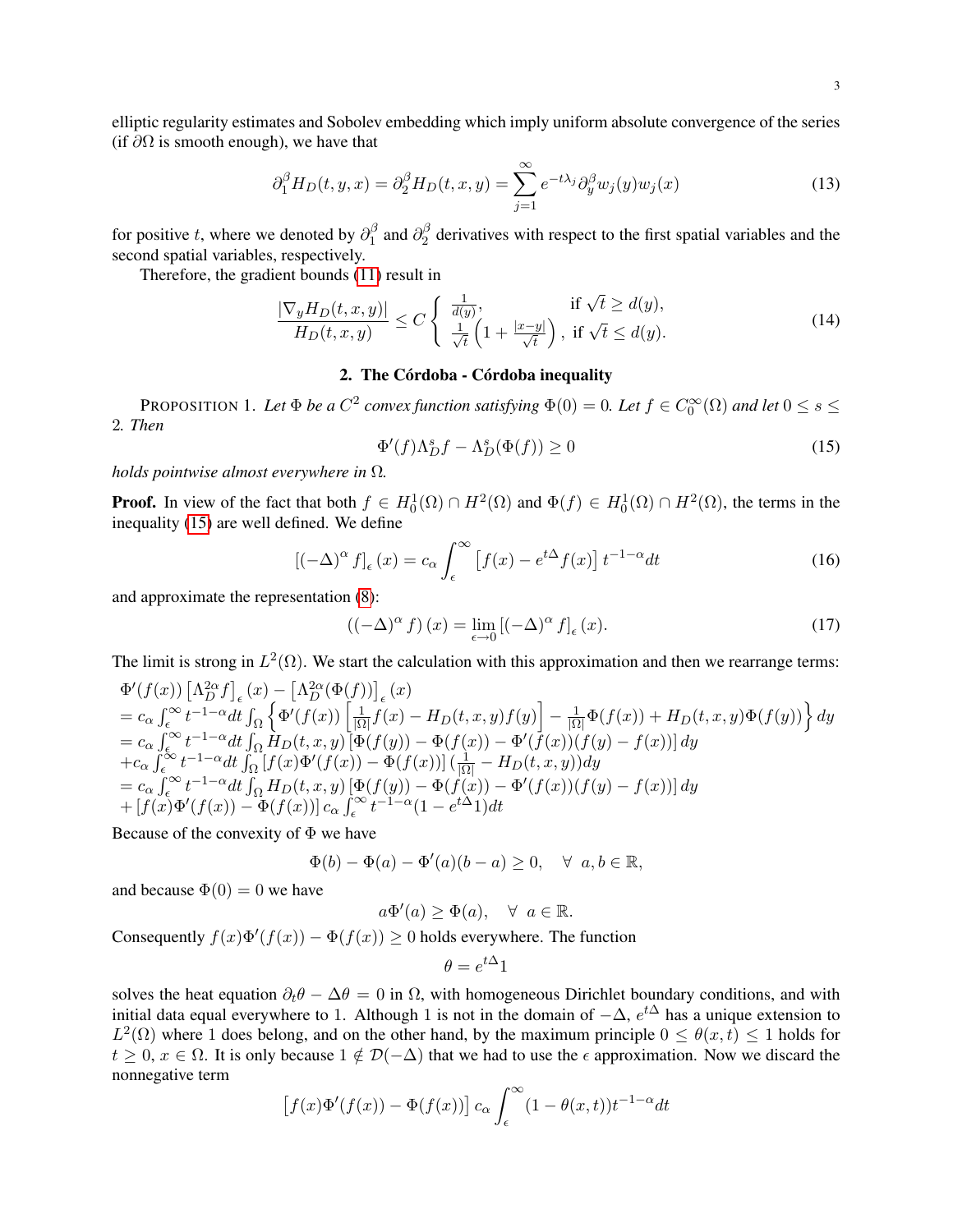in the calculation above, and deduce that

$$
\Phi'(f(x)) \left[\Lambda_D^{2\alpha} f\right]_{\epsilon}(x) - \left[\Lambda_D^{2\alpha}(\Phi(f))\right]_{\epsilon}(x) \ge 0 \tag{18}
$$

as an element of  $L^2(\Omega)$ . (This simply means that its integral against any nonnegative  $L^2(\Omega)$  function is nonnegative.) Passing to the limit  $\epsilon \to 0$  we obtain the inequality [\(15\)](#page-2-0). If  $\Phi$  and the boundary of the domain are smooth enough then we can prove that the terms in the inequality are continuous, and therefore the inequality holds everywhere.

### 3. The Nonlinear Bound

We prove a bound in the spirit of ([[2](#page-12-1)]). The nonlinear lower bound was used as an essential ingredient in proofs of global regularity for drift-diffusion equations with nonlocal dissipation.

THEOREM 1. Let  $f \in L^{\infty}(\Omega) \cap \mathcal{D}(\Lambda_D^{2\alpha})$ ,  $0 \leq \alpha < 1$ . Assume that  $f = \partial q$  with  $q \in L^{\infty}(\Omega)$  and  $\partial$  a *first order derivative. Then there exist constants* c*,* C *depending on* Ω *and* α *such that*

$$
f\Lambda_D^{2\alpha} f - \frac{1}{2}\Lambda_D^{2\alpha} f^2 \ge c \|q\|_{L^\infty}^{-2\alpha} |f_d|^{2+2\alpha} \tag{19}
$$

*holds pointwise in* Ω*, with*

$$
|f_d(x)| = \begin{cases} |f(x)|, & \text{if } |f(x)| \ge C ||q||_{L^{\infty}(\Omega)} \max\left(\frac{1}{\text{diam}(\Omega)}, \frac{1}{d(x)}\right), \\ 0, & \text{if } |f(x)| \le C ||q||_{L^{\infty}(\Omega)} \max\left(\frac{1}{\text{diam}(\Omega)}, \frac{1}{d(x)}\right). \end{cases}
$$
(20)

**Proof.** We start the calculation using the inequality

<span id="page-3-0"></span>
$$
f\Lambda_D^{2\alpha}f - \frac{1}{2}\Lambda_D^{2\alpha}f^2 \ge \frac{1}{2}c_\alpha \int_0^\infty \psi\left(\frac{t}{\tau}\right)t^{-1-\alpha}dt \int_\Omega H_D(t,x,y)(f(x) - f(y))^2 dy\tag{21}
$$

where  $\tau > 0$  is arbitrary and  $0 \le \psi(s) \le 1$  is a smooth function, vanishing identically for  $0 \le s \le 1$  and equal identically to 1 for  $s > 2$ . This follows repeating the calculation of the proof of the Córdoba-Córdoba inequality with  $\Phi(f) = \frac{1}{2}f^2$ :

$$
f(x) \left[\Lambda_D^{2\alpha} f\right]_{\epsilon}(x) - \frac{1}{2} \left[\Lambda_D^{2\alpha} f^2\right]_{\epsilon}(x)
$$
  
\n
$$
= c_{\alpha} \int_{\epsilon}^{\infty} t^{-1-\alpha} \int_{\Omega} \left\{ \left[ \frac{1}{|\Omega|} f(x)^2 - f(x) H_D(t, x, y) f(y) \right] - \frac{1}{2|\Omega|} f^2(x) + \frac{1}{2} H_D(t, x, y) f^2(y) \right\} dy
$$
  
\n
$$
= c_{\alpha} \int_{\epsilon}^{\infty} t^{-1-\alpha} dt \int_{\Omega} \left\{ \frac{1}{2} \left[ H_D(t, x, y) (f(x) - f(y))^2 \right] + \frac{1}{2} f^2(x) \left[ \frac{1}{|\Omega|} - H_D(t, x, y) \right] \right\} dy
$$
  
\n
$$
= c_{\alpha} \int_{\epsilon}^{\infty} t^{-1-\alpha} dt \int_{\Omega} \left\{ \frac{1}{2} \left[ H_D(t, x, y) (f(x) - f(y))^2 \right] dy + \frac{1}{2} f^2(x) \left[ 1 - e^{t\Delta} 1 \right] (x) \right\}
$$
  
\n
$$
\geq c_{\alpha} \int_{\epsilon}^{\infty} t^{-1-\alpha} dt \int_{\Omega} \frac{1}{2} H_D(t, x, y) (f(x) - f(y))^2 dy
$$

where in the last inequality we used the maximum principle again. Then, we choose  $\tau > 0$  and let  $\epsilon < \tau$ . It follows that

$$
f(x)\left[\Lambda_D^{2\alpha}f\right]_{\epsilon}(x) - \frac{1}{2}\left[\Lambda_D^{2\alpha}f^2\right]_{\epsilon}(x) \ge \frac{1}{2}c_{\alpha} \int_0^{\infty} \psi\left(\frac{t}{\tau}\right) t^{-1-\alpha} dt \int_{\Omega} H_D(t, x, y) \left(f(x) - f(y)\right)^2 dy.
$$

We obtain [\(21\)](#page-3-0) by letting  $\epsilon \to 0$ . We restrict to  $t \leq T$ ,

<span id="page-3-1"></span>
$$
\left[f\Lambda_D^{2\alpha}f - \frac{1}{2}\Lambda_D^{2\alpha}f^2\right](x) \ge \frac{1}{2}c_\alpha \int_0^T \psi\left(\frac{t}{\tau}\right)t^{-1-\alpha}dt \int_{\Omega} H_D(t,x,y) \left(f(x) - f(y)\right)^2 dy\tag{22}
$$

and open brackets in [\(22\)](#page-3-1):

<span id="page-3-2"></span>
$$
\begin{aligned}\n\left[f\Lambda_D^{2\alpha}f - \frac{1}{2}\Lambda_D^{2\alpha}f^2\right](x) \\
&\geq \frac{1}{2}f^2(x)c_{\alpha}\int_0^T \psi\left(\frac{t}{\tau}\right)t^{-1-\alpha}dt \int_{\Omega} H_D(t,x,y)dy - f(x)c_{\alpha}\int_0^T \psi\left(\frac{t}{\tau}\right)t^{-1-\alpha}dt \int_{\Omega} H_D(t,x,y)f(y)dy \\
&\geq \left|f(x)\right| \left[\frac{1}{2}|f(x)|I(x) - J(x)\right]\n\end{aligned}
$$
\n(23)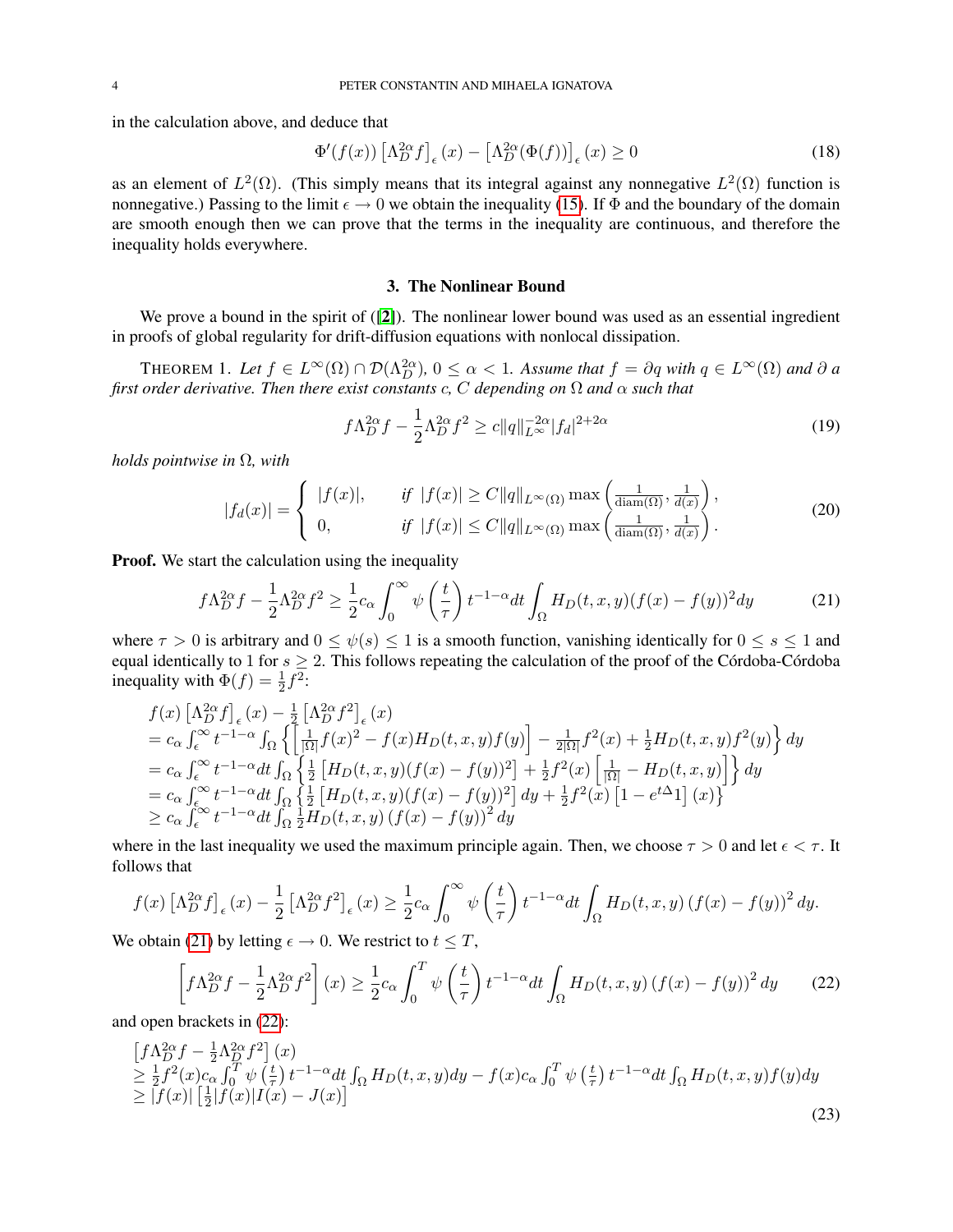with

$$
I(x) = c_{\alpha} \int_0^T \psi\left(\frac{t}{\tau}\right) t^{-1-\alpha} dt \int_{\Omega} H_D(t, x, y) dy,
$$
 (24)

and

$$
J(x) = c_{\alpha} \left| \int_0^T \psi\left(\frac{t}{\tau}\right) t^{-1-\alpha} dt \int_{\Omega} H_D(t, x, y) f(y) dy \right|
$$
  
=  $c_{\alpha} \left| \int_0^T \psi\left(\frac{t}{\tau}\right) t^{-1-\alpha} dt \int_{\Omega} \partial_y H_D(t, x, y) q(y) dy \right|$ . (25)

We proceed with a lower bound on  $I$  and an upper bound on  $J$ . For the lower bound on  $I$  we note that

$$
\theta(x,t) = \int_{\Omega} H_D(t,x,y) dy \ge \int_{|x-y| \le \frac{d(x)}{2}} H_D(t,x,y) dy
$$

because  $H_D$  is positive. Using the lower bound in [\(2\)](#page-0-0) we have that  $|x - y| \leq \frac{d(x)}{2}$  implies

$$
\frac{w_1(x)}{|x-y|} \ge 2c_0, \quad \frac{w_1(y)}{|x-y|} \ge c_0,
$$

and then, using the lower bound in [\(10\)](#page-1-2) we obtain

$$
H_D(t, x, y) \ge 2cc_0^2 t^{-\frac{d}{2}} e^{-\frac{|x-y|^2}{kt}}.
$$

Integrating it follows that

$$
\theta(x,t) \ge 2cc_0^2 \omega_{d-1} k^{\frac{d}{2}} \int_0^{\frac{d(x)}{2\sqrt{kt}}} \rho^{d-1} e^{-\rho^2} d\rho
$$

If  $\frac{d(x)}{2\sqrt{kt}} \ge 1$  then the integral is bounded below by  $\int_0^1 \rho^{d-1} e^{-\rho^2} d\rho$ . If  $\frac{d(x)}{2\sqrt{kt}} \le 1$  then  $\rho \le 1$  implies that the exponential is bounded below by  $e^{-1}$  and so

$$
\theta(x,t) \ge c_1 \min\left\{1, \left(\frac{d(x)}{\sqrt{t}}\right)^d\right\} \tag{26}
$$

for all  $0 \le t \le T$  where  $c_1$  is a positive constant, depending on  $\Omega$ . Because

$$
I(x) = \int_0^T \psi\left(\frac{t}{\tau}\right) t^{-1-\alpha} \theta(x, t) dt
$$

we have

$$
I(x) \ge c_1 \int_0^{\min(T, d^2(x))} \psi\left(\frac{t}{\tau}\right) t^{-1-\alpha} dt
$$
  
=  $c_1 \tau^{-\alpha} \int_1^{\tau^{-1}(\min(T, d^2(x)))} \psi(s) s^{-1-\alpha} ds$ 

Therefore we have that

<span id="page-4-1"></span>
$$
I(x) \ge c_2 \tau^{-\alpha} \tag{27}
$$

with  $c_2 = c_1 \int_1^2 \psi(s) s^{-1-\alpha} ds$ , a positive constant depending only on  $\Omega$  and  $\alpha$ , provided  $\tau$  is small enough,

<span id="page-4-2"></span>
$$
\tau \le \frac{1}{2} \min(T, d^2(x)).\tag{28}
$$

In order to bound  $J$  from above we use the upper bound [\(14\)](#page-2-1) which yields

<span id="page-4-0"></span>
$$
\int_{\Omega} |\nabla_y H_D(t, x, y)| dy \le C_1 t^{-\frac{1}{2}} \tag{29}
$$

with  $C_1$  depending only on  $\Omega$ . Indeed,

$$
\int_{d(y)\geq \sqrt{t}} |\nabla_y H_D(t, x, y)| dy
$$
  
\n
$$
\leq C_2 t^{-\frac{1}{2}} \int_{\mathbb{R}^d} \left(1 + \frac{|x - y|}{\sqrt{t}}\right) t^{-\frac{d}{2}} e^{-\frac{|x - y|^2}{kt}} dy
$$
  
\n
$$
= C_3 t^{-\frac{1}{2}}
$$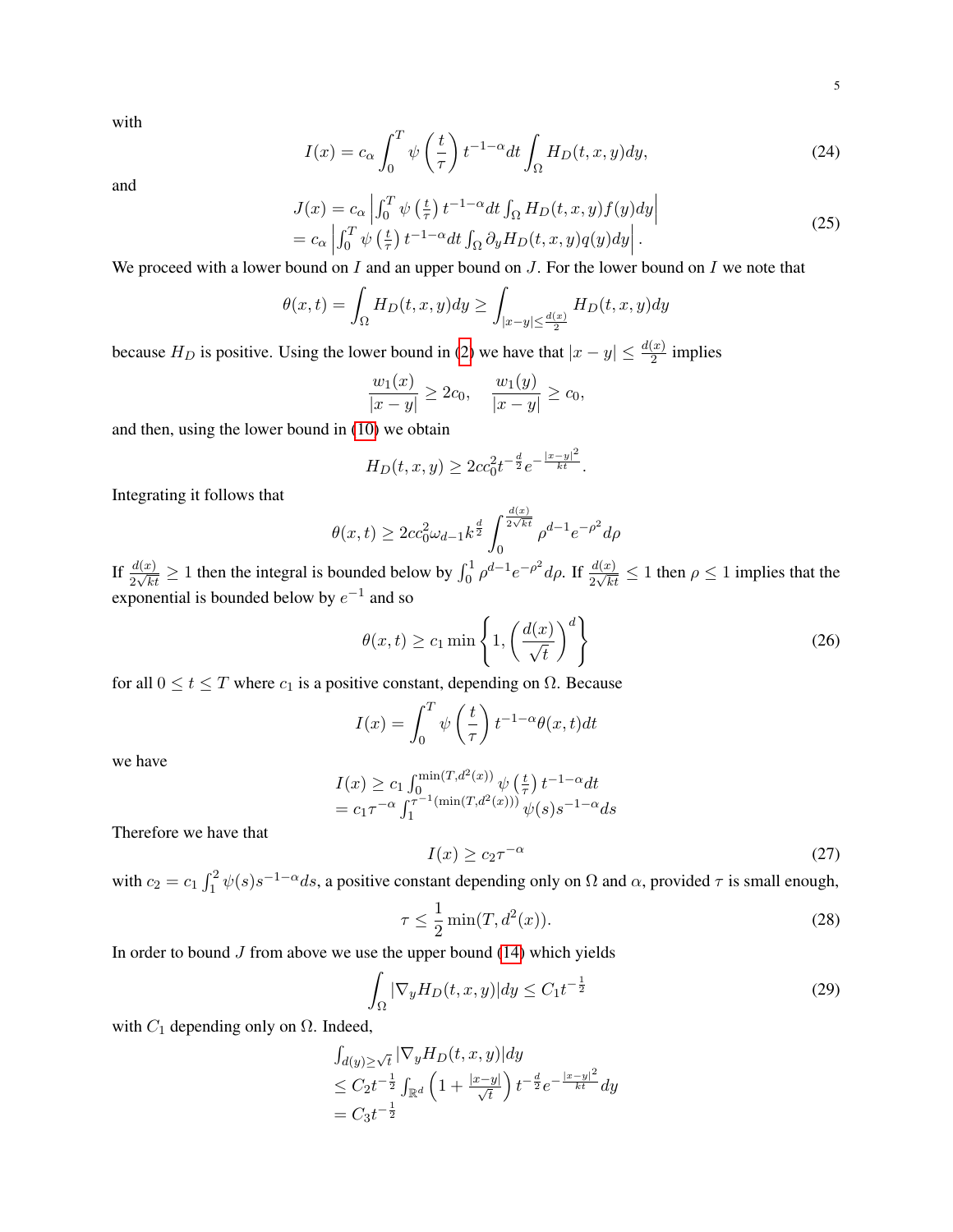and, in view of the upper bound in [\(2\)](#page-0-0),  $\frac{1}{d(y)}w_1(y) \leq C_0$  and the upper bound in [\(10\)](#page-1-2),

$$
\int_{d(y)\leq \sqrt{t}} |\nabla_y H_D(t, x, y)| dy
$$
  
\n
$$
\leq C_4 \int_{\mathbb{R}^d} \frac{1}{|x-y|} t^{-\frac{d}{2}} e^{-\frac{|x-y|^2}{Kt}} dy = C_5 t^{-\frac{1}{2}}
$$

Now

$$
J \le ||q||_{L^{\infty}(\Omega)} \int_0^T \psi\left(\frac{t}{\tau}\right) t^{-1-\alpha} dt \int_{\Omega} |\nabla_y H_D(t, x, y)| dy
$$
  
if (20)

and therefore, in view of [\(29\)](#page-4-0)

$$
J \leq C_1 \|q\|_{L^{\infty}(\Omega)} \int_0^T \psi\left(\frac{t}{\tau}\right) t^{-\frac{3}{2}-\alpha} dt
$$

<span id="page-5-0"></span> $J \leq C_6 ||q||_{L^{\infty}(\Omega)} \tau^{-\frac{1}{2}-\alpha}$ 

and therefore

with

$$
C_6 = C_1 \int_1^\infty \psi(s) s^{-\frac{3}{2} - \alpha} ds
$$

a constant depending only on  $\Omega$  and  $\alpha$ . Now, because of the lower bound [\(23\)](#page-3-2), if we can choose  $\tau$  so that

$$
J(x) \le \frac{1}{4} |f(x)| I(x)
$$

then it follows that

<span id="page-5-2"></span>
$$
\left[f\Lambda_D^{2\alpha}f - \frac{1}{2}\Lambda_D^{2\alpha}f^2\right](x) \ge \frac{1}{4}f^2(x)I(x). \tag{31}
$$

Because of the bounds [\(27\)](#page-4-1), [\(30\)](#page-5-0) the choice

<span id="page-5-1"></span>
$$
\tau(x) = c_3 \frac{\|q\|_{L^{\infty}}^2}{|f(x)|^2}
$$
\n(32)

(30)

with  $c_3 = 16C_6^2c_2^{-2}$  achieves the desired bound. The requirement [\(28\)](#page-4-2) limits the possibility of making this choice to the situation

$$
c_3 \frac{\|q\|_{L^{\infty}}^2}{|f(x)|^2} \le \frac{1}{2} \min(T, d^2(x))
$$
\n(33)

which leads to the statement of the theorem. Indeed, if [\(32\)](#page-5-1) is allowed then the lower bound in [\(31\)](#page-5-2) becomes

$$
\left[f\Lambda_D^{2\alpha}f - \frac{1}{2}\Lambda_D^{2\alpha}f^2\right](x) \ge c\|q\|_{L^\infty}^{-2\alpha}|f_d|^{2+2\alpha} \tag{34}
$$

with  $c=\frac{1}{4}$  $\frac{1}{4}c_2c_3^{-\alpha}.$ 

# 4. Commutator estimates

We start by considering the commutator  $[\nabla, \Lambda_D]$  in  $\Omega = \mathbb{R}^d_+$ . The heat kernel with Dirichlet boundary conditions is

$$
H(x, y, t) = ct^{-\frac{d}{2}} \left( e^{-\frac{|x-y|^2}{4t}} - e^{-\frac{|x-\tilde{y}|^2}{4t}} \right)
$$

where  $\widetilde{y} = (y_1, \ldots, y_{d-1}, -y_d)$ . We claim that

$$
\int_{\Omega} (\nabla_x + \nabla_y) H(x, y, t) dy \le C t^{-\frac{1}{2}} e^{-\frac{x_d^2}{4t}}.
$$
\n(35)

Indeed, the only nonzero component occurs when the differentiation is with respect to the normal direction, and then

$$
(\partial_{x_d} + \partial_{y_d})H(x, y, t) = ct^{-\frac{d}{2}}e^{-\frac{|x'-y'|^2}{4t}}\left(\frac{x_d + y_d}{t}\right)e^{-\frac{(x_d + y_d)^2}{4t}}
$$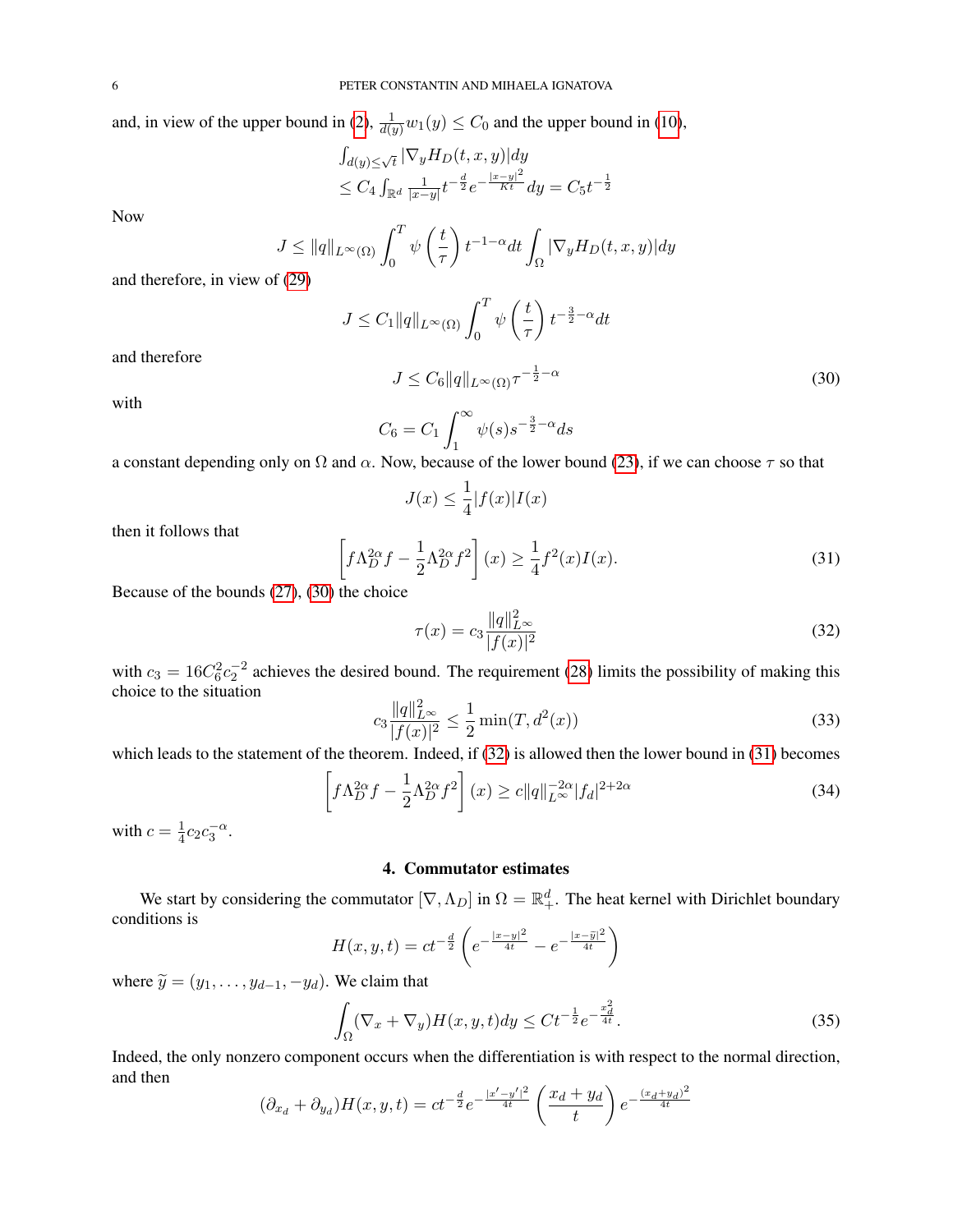where we denoted  $x' = (x_1, \ldots, x_{d-1})$  and  $y' = (y_1, \ldots, y_{d-1})$ . Therefore

$$
\int_{\Omega} (\nabla_x + \nabla_y) H(x, y, t) dy \leq Ct^{-\frac{1}{2}} \int_0^{\infty} \left( \frac{x_d + y_d}{t} \right) e^{-\frac{(x_d + y_d)^2}{4t}} dy_d
$$
  
= Ct^{-\frac{1}{2}} \int\_{\frac{x\_d}{\sqrt{t}} \zeta}^{\infty} \xi e^{-\frac{\xi^2}{4}} d\xi  
= Ct^{-\frac{1}{2}} e^{-\frac{x\_d}{4t}}.

Consequently

$$
K(x,y) = \int_0^\infty t^{-\frac{3}{2}} (\nabla_x + \nabla_y) H(x,y,t) dt
$$

obeys

$$
\int_{\Omega} K(x, y) dy \le C \int_0^{\infty} t^{-2} e^{-\frac{x_d^2}{4t}} dt = \frac{C}{x_d^2}.
$$

The commutator  $[\nabla, \Lambda_D]$  is computed as follows

$$
\begin{array}{l}\n[\nabla, \Lambda_D]f(x) = \int_0^\infty t^{-\frac{3}{2}} \int_{\Omega} \left[ \nabla_x H_D(x, y, t) f(y) - H_D(x, y, t) \nabla_y f(y) \right] dy dt \\
= \int_0^\infty t^{-\frac{3}{2}} \int_{\Omega} (\nabla_x + \nabla_y) H_D(x, y, t) f(y) dy dt \\
= \int_{\Omega} K(x, y) f(y) dy.\n\end{array}
$$

We have proved thus that the kernel  $K(x, y)$  of the commutator obeys

$$
\int_{\Omega} K(x, y) dy \le C d(x)^{-2}
$$
\n(36)

and therefore we obtain, for instance, for any  $p, q \in [1, \infty]$  with  $p^{-1} + q^{-1} = 1$ 

$$
\left|\int_{\Omega} g[\nabla, \Lambda_D] f dx\right| \leq C \left(\int_{\Omega} d(x)^{-2} |f(x)|^p dx\right)^{\frac{1}{p}} \left(\int_{\Omega} d(x)^{-2} |g(x)|^q dx\right)^{\frac{1}{q}}.
$$

In general domains, the absence of explicit expressions for the heat kernel with Dirichlet boundary conditions requires a less direct approach to commutator estimates.

We take thus an open bounded domain  $\Omega \subset \mathbb{R}^d$  with smooth boundary and describe the square root of the Dirichlet Laplacian using the harmonic extension. We denote

$$
Q = \Omega \times \mathbb{R}_+ = \{(x, z) \mid x \in \Omega, z > 0\}
$$

and consider the traces of functions in  $H^1_{0,L}(Q)$ ,

$$
H_{0,L}^{1}(Q) = \{ v \in H^{1}(Q) \mid v(x, z) = 0, x \in \partial\Omega, z > 0 \}
$$
  

$$
V_{0}(\Omega) = \{ f \mid \exists v \in H_{0,L}^{1}(Q), f(x) = v(x, 0), x \in \Omega \}
$$
 (37)

where we slightly abused notation by referring to the images of v under restriction operators as  $v(x, z)$  for  $x \in \partial\Omega$ , and as  $v(x, 0)$  for  $x \in \Omega$ . We recall from ([[1](#page-12-5)]) that, on one hand,

$$
V_0(\Omega) = \{ f \in H^{\frac{1}{2}}(\Omega) \mid \int_{\Omega} \frac{f^2(x)}{d(x)} dx < \infty \} \tag{38}
$$

with norm

$$
||f||_{V_0}^2 = ||f||_{H^{\frac{1}{2}}(\Omega)}^2 + \int_{\Omega} \frac{f^2(x)}{d(x)} dx,
$$

and on the other hand  $V_0(\Omega) = \mathcal{D}(\Lambda_D^{\frac{1}{2}})$ , i.e.

$$
V_0(\Omega) = \{ f \in L^2(\Omega) \mid f = \sum_j f_j w_j, \sum_j \lambda_j^{\frac{1}{2}} f_j^2 < \infty \}
$$
 (39)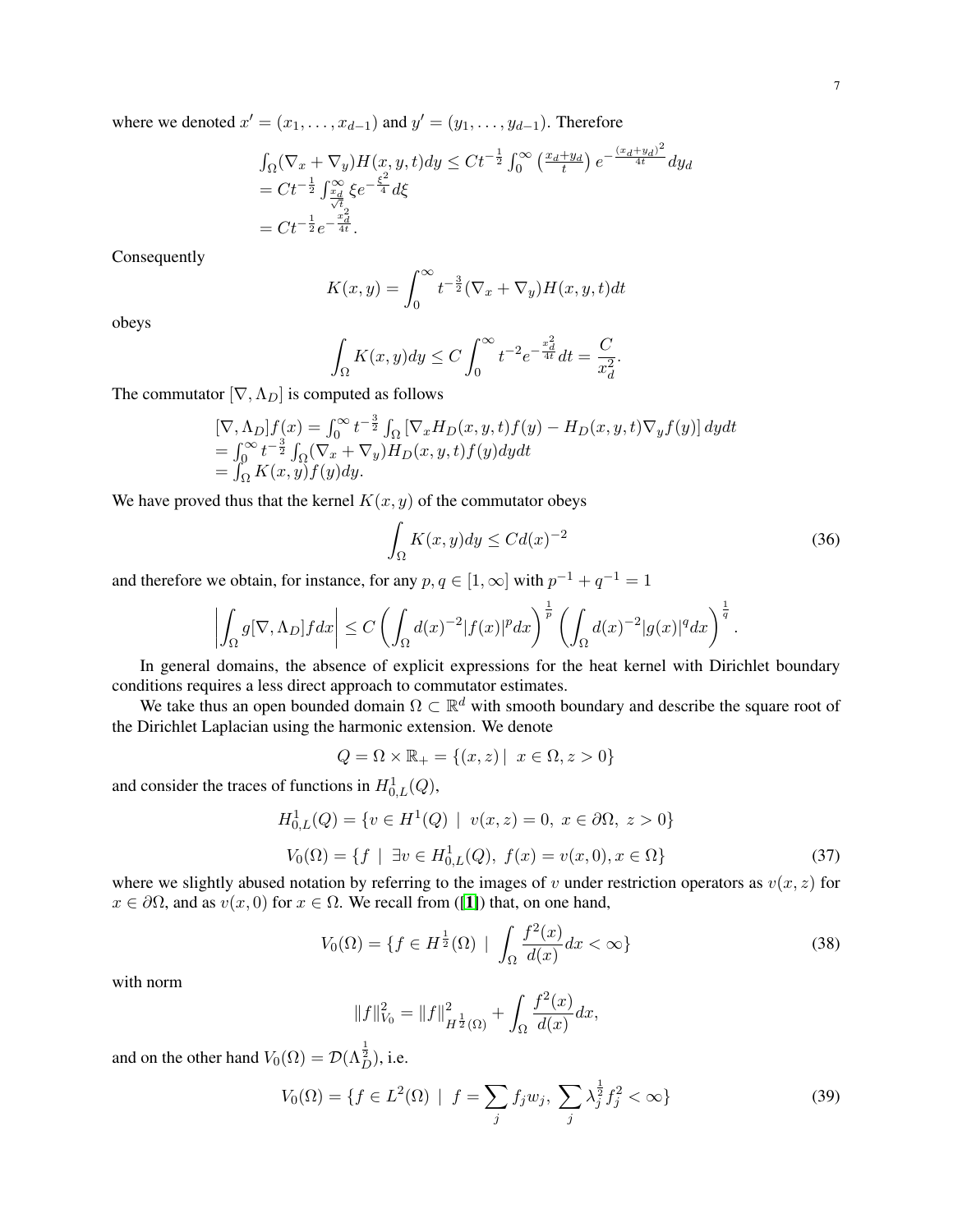with equivalent norm

$$
||f||_{\frac{1}{2},D}^{2} = \sum_{j=1}^{\infty} \lambda_{j}^{\frac{1}{2}} f_{j}^{2} = ||\Lambda_{D}^{\frac{1}{2}} f||_{L^{2}(\Omega)}^{2}.
$$

The harmonic extension of f will be denoted  $v_f$ . It is given by

$$
v_f(x,z) = \sum_{j=1}^{\infty} f_j e^{-z\sqrt{\lambda_j}} w_j(x)
$$
\n(40)

and the operator  $\Lambda_D$  is then identified with

$$
\Lambda_D f = -\left(\partial_z v_f\right)_{|z=0} \tag{41}
$$

Note that if  $f \in V_0(\Omega)$  then  $v_f \in H^1(Q)$ . Note also, that  $v_f$  decays exponentially in the sense that

$$
||v_f||_{e^{zI}H^1(Q)} = ||e^{zI}\nabla v_f||_{L^2(Q)} + ||e^{zI}v_f||_{L^2(Q)} \le C||f||_{V_0}
$$
\n(42)

<span id="page-7-0"></span>holds with  $\ell = \frac{\lambda_1}{4}$ . We use a lemma in Q:

LEMMA 1. Let  $F \in H^{-1}(Q)$  (the dual of  $H_0^1(Q)$ ). Then the problem

$$
\begin{cases}\n-\Delta u = F, & \text{in } Q, \\
u = 0, & \text{on } \partial Q\n\end{cases}
$$
\n(43)

has a unique weak solution  $u \in H^1_0(Q).$  If  $F \in L^2(Q)$  and if there exists  $l > 0$  so that

$$
||e^{z}F||_{L^{2}(Q)}^{2} = \int e^{2z} |F(x,z)|^{2} dx dz < \infty
$$

then  $u \in H_0^1(Q) \cap H^2(Q)$  and it satisfies

$$
||u||_{H^2(Q)} \le C ||e^{z l} F||_{L^2(Q)}
$$

*with*  $C$  *a constant depending only on*  $\Omega$  *and* l.

**Proof.** We consider the domain  $U = \Omega \times \mathbb{R}$  and take the odd extension of F to U,  $F(x, -z) = -F(x, z)$ . The existence of a weak solution in  $H_0^1(U)$  follows by variational methods, by minimizing

$$
I(v) = \int_{U} \left(\frac{1}{2} |\nabla v|^2 + vF\right) dxdz
$$

among all odd functions  $v \in H_0^1(U)$ . The domain U has finite width, so the Poincaré inequality

$$
\|\nabla v\|_{L^2(U)}^2 \ge c \|v\|_{L^2(U)}^2
$$

is valid for functions in  $H_0^1(U)$ . This allows to show existence and uniqueness of weak solutions. If  $F \in$  $L^2(U)$  we obtain locally uniform elliptic estimates

$$
||u||_{H^2(U_j)} \leq C||F||_{L^2(V_j)}
$$

where  $U_j = \{(x, z) | x \in \Omega, z \in (j - 1, j + 1)\}, V_j = \{(x, z) | x \in \Omega, z \in (j - 2, j + 2)\},\$ and  $j=\pm\frac{1}{2}$  $\frac{1}{2}, \pm 1, \pm \frac{3}{2}$  $\frac{3}{2}, \ldots$ , i.e.  $j \in \frac{1}{2}$  $\frac{1}{2}\mathbb{Z}$ . The constant C does not depend on j. Because of the decay assumption on F, the estimates can be summed.

THEOREM 2. Let  $a \in B(\Omega)$  where  $B(\Omega) = W^{2,d}(\Omega) \cap W^{1,\infty}(\Omega)$ , if  $d \geq 3$ , and  $B(\Omega) = W^{2,p}(\Omega)$ *with*  $p > 2$ *, if*  $d = 2$ *. There exists a constant* C*, depending only on*  $\Omega$ *, such that* 

$$
\| [a, \Lambda_D] f \|_{\frac{1}{2}, D} \le C \| a \|_{B(\Omega)} \| f \|_{\frac{1}{2}, D}
$$
\n(44)

*holds for any*  $f \in V_0(\Omega)$ *, with* 

$$
||a||_{B(\Omega)} = ||a||_{W^{2,d}(\Omega)} + ||a||_{W^{1,\infty}(\Omega)}
$$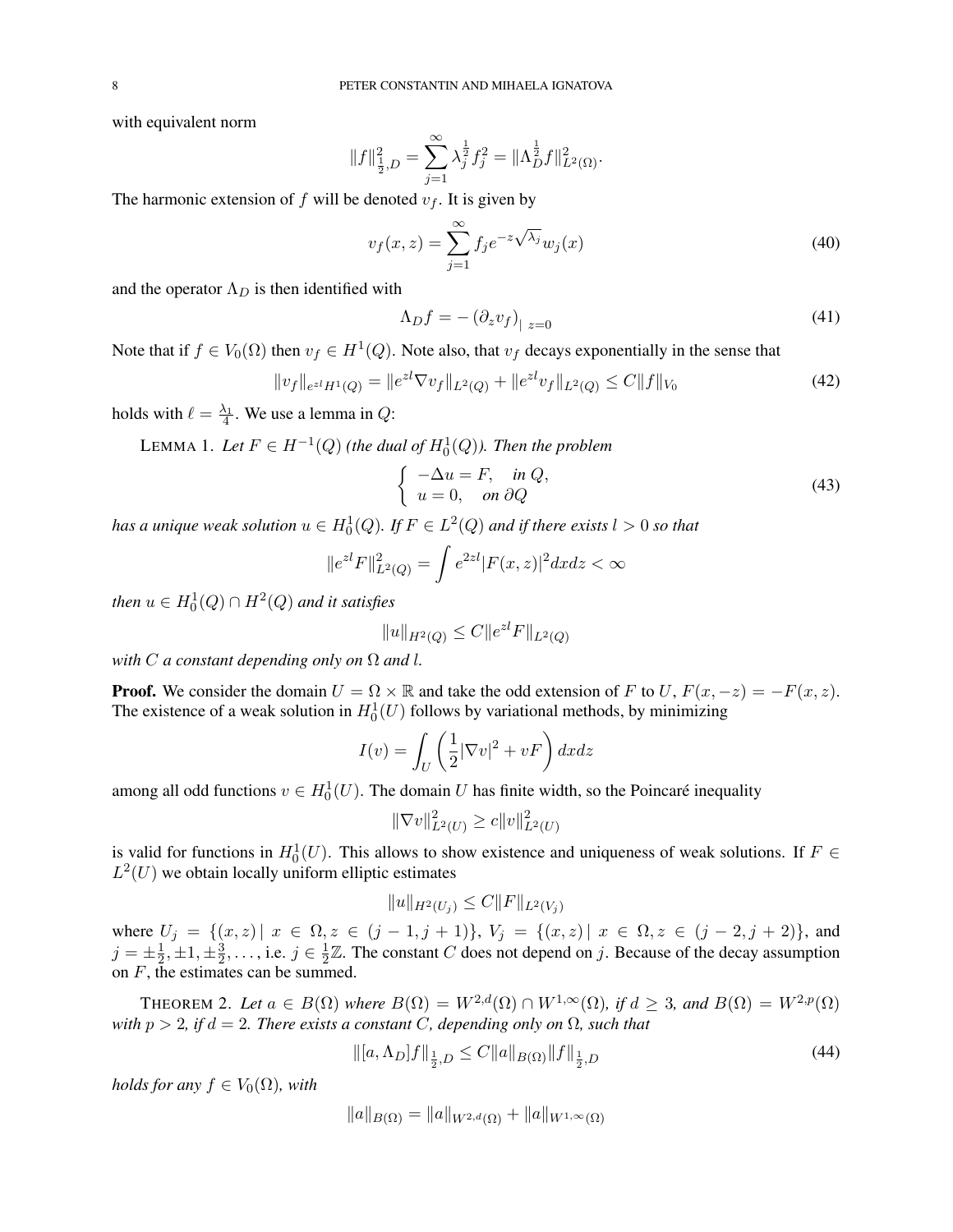*if*  $d \geq 3$  *and* 

$$
||a||_{B(\Omega)} = ||a||_{W^{2,p}(\Omega)}
$$

*with*  $p > 2$ *, if*  $d = 2$ *.* 

**Proof.** In order to compute  $v_{af}$ , let us note that  $av_f \in H^1_{0,L}(Q)$ , and

$$
\Delta(av_f) = v_f \Delta_x a + 2\nabla_x a \cdot \nabla v_f
$$

and, because  $v_f \in e^{z} H^1(Q)$  and  $a \in B(\Omega)$  we have that

$$
\|\Delta(av_f)\|_{L^2(e^{z}dzdx)} \leq C \|a\|_{B(\Omega)} \|v_f\|_{e^{z}H^1(Q)}.
$$

Solving

$$
\begin{cases} \Delta u = \Delta (a v_f) & \text{in } Q, \\ u = 0 & \text{on } \partial Q, \end{cases}
$$

we obtain  $u \in H_0^1(Q) \cap H^2(Q)$ . This follows from Lemma [1](#page-7-0) above. Note that  $\partial_z u \in H_{0,L}^1(Q)$ . Then

$$
v_{af} = av_f - u
$$

and

$$
a\Lambda_D f - \Lambda_D(af) = -a(\partial_z v_f)|_{z=0} + \partial_z (av_f - u)|_{z=0} = -\partial_z u_{|z=0}.
$$

The estimate follows from elliptic estimates and restriction estimates

$$
\|\partial_z u_{|z=0}\|_{V_0} \leq C \|\partial_z u\|_{H^1(Q)} \leq C \|a\|_{B(\Omega)} \|v_f\|_{e^{z l} H^1(Q)} \leq C \|a\|_{B(\Omega)} \|f\|_{V_0}
$$

<span id="page-8-1"></span>THEOREM 3. Let a vector field a have components in  $B(\Omega)$  defined above,  $a \in (B(\Omega))^d$ . Assume that *the normal component of the trace of* a *on the boundary vanishes,*

$$
a_{|\,\partial\Omega}\cdot n=0
$$

*(i.e the vector field is tangent to the boundary). There exists a constant* C *such that*

<span id="page-8-0"></span>
$$
\begin{aligned} \|[a \cdot \nabla, \Lambda_D]f\|_{\frac{1}{2}, D} &\leq C \|a\|_{B(\Omega)} \|f\|_{\frac{3}{2}, D} \\ \left(\Lambda_D^{\frac{3}{2}}\right). \end{aligned} \tag{45}
$$

holds for any  $f$  such that  $f \in \mathcal{D} \left( \Lambda_D^{\frac{3}{2}} \right)$ 

**Proof.** In order to compute  $v_a \nabla f$  we note that

$$
\Delta(a \cdot \nabla v_f) = \Delta a \cdot \nabla v_f + \nabla a \cdot \nabla \nabla v_f,
$$

and because  $v_f \in e^{z} H^2(Q)$  and  $a \in B(\Omega)$  we have that

$$
\|\Delta(a \cdot \nabla v_f)\|_{L^2(e^{zt}dzdx)} \leq C \|a\|_{B(\Omega)} \|v_f\|_{e^{zt}H^2(Q)}.
$$

Then solving

$$
\begin{cases} \Delta u = \Delta(a \cdot \nabla v_f) & \text{in } Q, \\ u = 0 & \text{on } \partial Q, \end{cases}
$$

we obtain  $u \in H^2(Q)$  (by Lemma [1\)](#page-7-0) and therefore  $\partial_z u \in H^1_{0,L}(Q)$ . Consequently  $-\partial_z u_{|z=0} \in V_0(\Omega)$ . Because  $v_f$  vanishes on the boundary and  $a \cdot \nabla$  is tangent to the boundary, it follows that  $a \cdot \nabla v_f \in H^1_{0,L}(Q)$ (vanishes on the lateral boundary of Q and is in  $H^1(Q)$ ) and therefore

$$
v_{a\cdot \nabla f} = a \cdot \nabla v_f - u.
$$

Consequently

$$
[a \cdot \nabla, \Lambda_D]f = -\partial_z u_{|z=0}.
$$

The estimate [\(45\)](#page-8-0) follows from the elliptic estimates and restriction estimates on  $u$ , as above:

$$
\|\partial_z u_{|z=0}\|_{V_0} \leq C \|\partial_z u\|_{H^1(Q)} \leq C \|a\|_{B(\Omega)} \|v_f\|_{e^{z_l}H^2(Q)} \leq C \|a\|_{B(\Omega)} \|f\|_{\frac{3}{2},D}
$$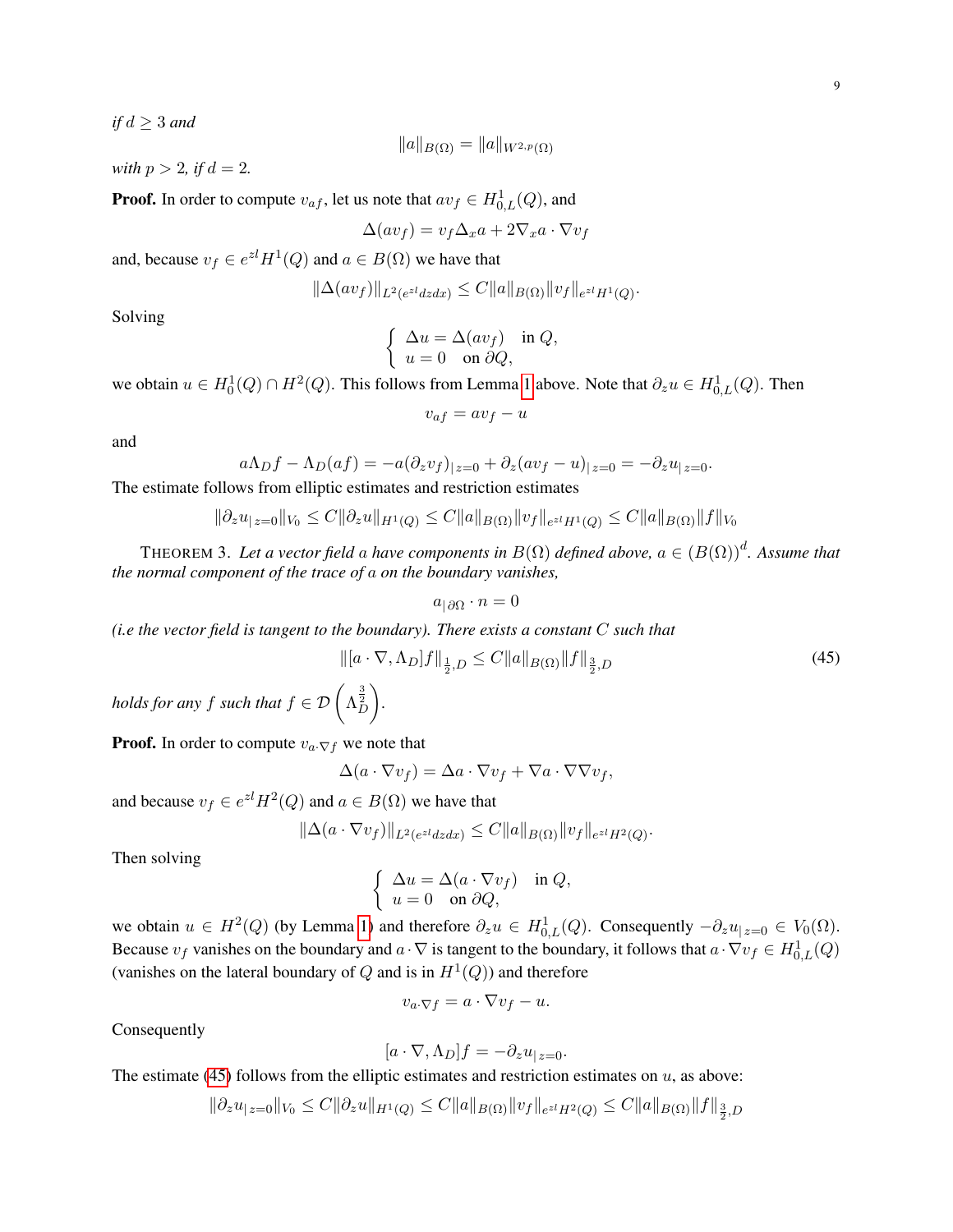#### 5. Linear transport and nonlocal diffusion

We study the equation

with initial data

<span id="page-9-2"></span>
$$
\partial_t \theta + u \cdot \nabla \theta + \Lambda_D \theta = 0 \tag{46}
$$

$$
\theta(x,0) = \theta_0 \tag{47}
$$

in the bounded open domain  $\Omega \subset \mathbb{R}^d$  with smooth boundary. We assume that  $u = u(x, t)$  is divergence-free

$$
\nabla \cdot u = 0,\tag{48}
$$

that  $u$  is smooth

$$
u \in L^2(0, T; B(\Omega)^d),\tag{49}
$$

and that  $u$  is parallel to the boundary

$$
u_{|\partial\Omega} \cdot n = 0. \tag{50}
$$

We consider zero boundary conditions for  $\theta$ . Strictly speaking, because this is a first order equation, it is better to think of these as a constraint on the evolution equation. We satrt with initial data  $\theta_0$  which vanish on the boundary, and maintain this property in time. The transport evolution

$$
\partial_t \theta + u \cdot \nabla \theta = 0
$$

and, separately, the nonlocal diffusion

$$
\partial_t \theta + \Lambda_D \theta = 0
$$

keep the constraint of  $\theta_{|\partial\Omega} = 0$ . Because the operators  $u \cdot \nabla$  and  $\Lambda_D$  have the same differential order, neither dominates the other, and the linear evolution needs to be treated carefully. We start by considering Galerkin approximations. Let

$$
P_m f = \sum_{j=1}^{m} f_j w_j, \quad \text{for } f = \sum_{j=1}^{\infty} f_j w_j,
$$
 (51)

and let

$$
\theta_m(x,t) = \sum_{j=1}^m \theta_j^{(m)}(t) w_j(x)
$$
\n(52)

obey

<span id="page-9-0"></span>
$$
\partial_t \theta_m + P_m \left( u \cdot \nabla \theta_m \right) + \Lambda_D \theta_m = 0 \tag{53}
$$

with initial data

$$
\theta_m(x,0) = (P_m \theta_0)(x). \tag{54}
$$

These are ODEs for the coefficients  $\theta_i^{(m)}$  $j^{(m)}(t)$ , written conveniently. We prove bounds that are independent of  $m$  and pass to the limit. Note that by construction

$$
\theta_m \in \mathcal{D}\left(\Lambda_D^r\right), \quad \forall r \ge 0.
$$

We start with

$$
\frac{1}{2}\frac{d}{dt}\|\theta_m\|_{L^2(\Omega)}^2 + \|\theta_m\|_{V_0}^2 = 0
$$
\n(55)

which implies

$$
\sup_{0 \le t \le T} \frac{1}{2} ||\theta_m(\cdot, t)||^2_{L^2(\Omega)} + \int_0^T ||\theta_m||^2_{V_0} dt \le \frac{1}{2} ||\theta_0||^2_{L^2(\Omega)}.
$$
 (56)

This follows because of the divergence-free condition and the fact that  $u_{\vert \partial\Omega}$  is parallel to the boundary. Next, we apply  $\Lambda_D$  to [\(53\)](#page-9-0). For convenience, we denote

$$
[\Lambda_D, u \cdot \nabla]f = \Gamma f \tag{57}
$$

because u is fixed throughout this section. Because  $P_m$  and  $\Lambda_D$  commute, we have thus

<span id="page-9-1"></span>
$$
\partial_t \Lambda_D \theta_m + P_m \left( u \cdot \nabla \Lambda_D \theta_m + \Gamma \theta_m \right) + \Lambda_D^2 \theta_m = 0. \tag{58}
$$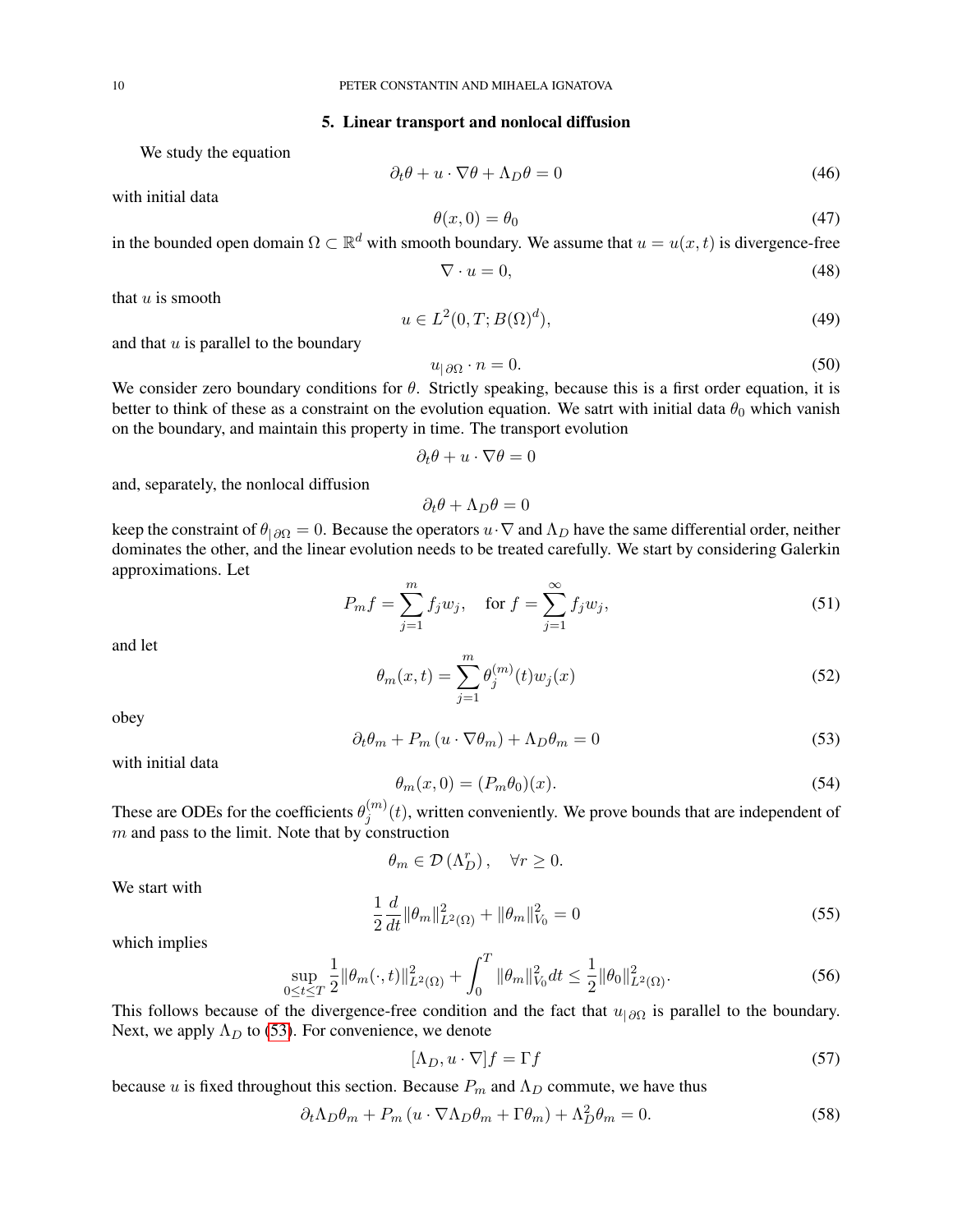Now, we multiply [\(58\)](#page-9-1) by  $\Lambda_D^3 \theta_m$  and integrate. Note that

$$
\int_{\Omega} P_m \left( u \cdot \nabla \Lambda_D \theta_m + \Gamma \theta_m \right) \Lambda_D^3 \theta_m dx = \int_{\Omega} \left( u \cdot \nabla \Lambda_D \theta_m + \Gamma \theta_m \right) \Lambda_D^3 \theta_m dx
$$

because  $P_m \theta_m = \theta_m$  and  $P_m$  is selfadjoint. We bound the term

$$
\left| \int_{\Omega} \Gamma \theta_m \Lambda_D^3 \theta_m dx \right| \leq ||\Gamma \theta_m||_{V_0} ||\Lambda_D^{2.5} \theta_m||_{L^2(\Omega)}
$$

and use Theorem [3](#page-8-1) [\(45\)](#page-8-0) to deduce

$$
\left| \int_{\Omega} \Gamma \theta_m \Lambda_D^3 \theta_m dx \right| \leq C \|u\|_{B(\Omega)} \|\Lambda_D \theta_m\|_{V_0} \|\Lambda_D^{2.5} \theta_m\|_{L^2(\Omega)}.
$$

We compute

$$
\begin{array}{l} \int_{\Omega}(u\cdot\nabla\Lambda_{D}\theta_{m})\Lambda_{D}^{3}\theta_{m}dx=\int_{\Omega}\Lambda_{D}^{2}(u\cdot\nabla\Lambda_{D}\theta_{m})\Lambda_{D}\theta_{m}\\ =\int_{\Omega}\left[(-\Delta u)\cdot\nabla\Lambda_{D}\theta_{m}-2\nabla u\cdot\nabla\nabla\Lambda_{D}\theta_{m}\right]\Lambda_{D}\theta_{m}dx+\int_{\Omega}(u\cdot\nabla\Lambda_{D}^{3}\theta_{m})\Lambda_{D}\theta_{m}dx\\ =\int_{\Omega}\left[(-\Delta u)\cdot\nabla\Lambda_{D}\theta_{m}-2\nabla u\cdot\nabla\nabla\Lambda_{D}\theta_{m}\right]\Lambda_{D}\theta_{m}dx-\int_{\Omega}\Lambda_{D}^{3}\theta_{m}(u\cdot\nabla\Lambda_{D}\theta_{m})dx\\ =\int_{\Omega}\left[\left((-\Delta u)\cdot\nabla\Lambda_{D}\theta_{m}\right)\Lambda_{D}\theta_{m}+2\nabla u\nabla\Lambda_{D}\theta_{m}\nabla\Lambda_{D}\theta_{m}\right]dx-\int_{\Omega}(u\cdot\nabla\Lambda_{D}\theta_{m})\Lambda_{D}^{3}\theta_{m}dx.\end{array}
$$

In the first integration by parts we used the fact that  $\Lambda_D^3 \theta_m$  is a finite linear combination of eigenfunctions which vanish at the boundary. Then we use the fact that  $\Lambda_D^2 = -\Delta$  is local. In the last equality we integrated by parts using the fact that  $\Lambda_D \theta_m$  is a finite linear combination of eigenfunctions which vanish at the boundary and the fact that  $u$  is divergence-free. It follows that

$$
\int_{\Omega} (u \cdot \nabla \Lambda_D \theta_m) \Lambda_D^3 \theta_m dx = \frac{1}{2} \int_{\Omega} \left[ ((-\Delta u) \cdot \nabla \Lambda_D \theta_m) \Lambda_D \theta_m + 2 \nabla u \nabla \Lambda_D \theta_m \nabla \Lambda_D \theta_m \right] dx
$$

and consequently

$$
\left| \int_{\Omega} (u \cdot \nabla \Lambda_D \theta_m) \Lambda_D^3 \theta_m dx \right| \leq C ||u||_{B(\Omega)} ||\Lambda_D^2 \theta_m||_{L^2(\Omega)}^2
$$

We obtain thus

$$
\sup_{0 \le t \le T} \|\Lambda_D^2 \theta_m(\cdot, t)\|_{L^2(\Omega)}^2 + \int_0^T \|\Lambda_D^2 \theta_m\|_{V_0}^2 dt \le C \|\Lambda_D^2 \theta_0\|_{L^2(\Omega)}^2 e^{C \int_0^T \|u\|_{B(\Omega)}^2 dt}.
$$
 (59)

Passing to the limit  $m \to \infty$  is done using the Aubin-Lions Lemma ([[6](#page-12-6)]). We obtain

THEOREM 4. Let  $u \in L^2(0,T;B(\Omega)^d)$  be a vector field parallel to the boundary. Then the equation [\(46\)](#page-9-2) with initial data  $\theta_0 \in H^1_0(\Omega) \cap H^2(\Omega)$  has unique solutions belonging to

$$
\theta \in L^{\infty}(0,T; H^{2}(\Omega) \cap H^{1}_{0}(\Omega)) \cap L^{2}(0,T; H^{2.5}(\Omega)).
$$

*If the initial data*  $\theta_0 \in L^p(\Omega)$ ,  $1 \leq p \leq \infty$ *, then* 

<span id="page-10-0"></span>
$$
\sup_{0 \le t \le T} \|\theta(\cdot, t)\|_{L^p(\Omega)} \le \|\theta_0\|_{L^p(\Omega)}
$$
\n(60)

*holds.*

The estimate [\(60\)](#page-10-0) holds because, by use of Proposition [1](#page-2-2) for the diffusive part and integration by parts for the transport part, we have for solutions of [\(46\)](#page-9-2)

$$
\frac{d}{dt} \|\theta\|_{L^p(\Omega)}^p \le 0,
$$

 $1 \le p < \infty$ . The  $L^{\infty}$  bound follows by taking the limit  $p \to \infty$  in [\(60\)](#page-10-0).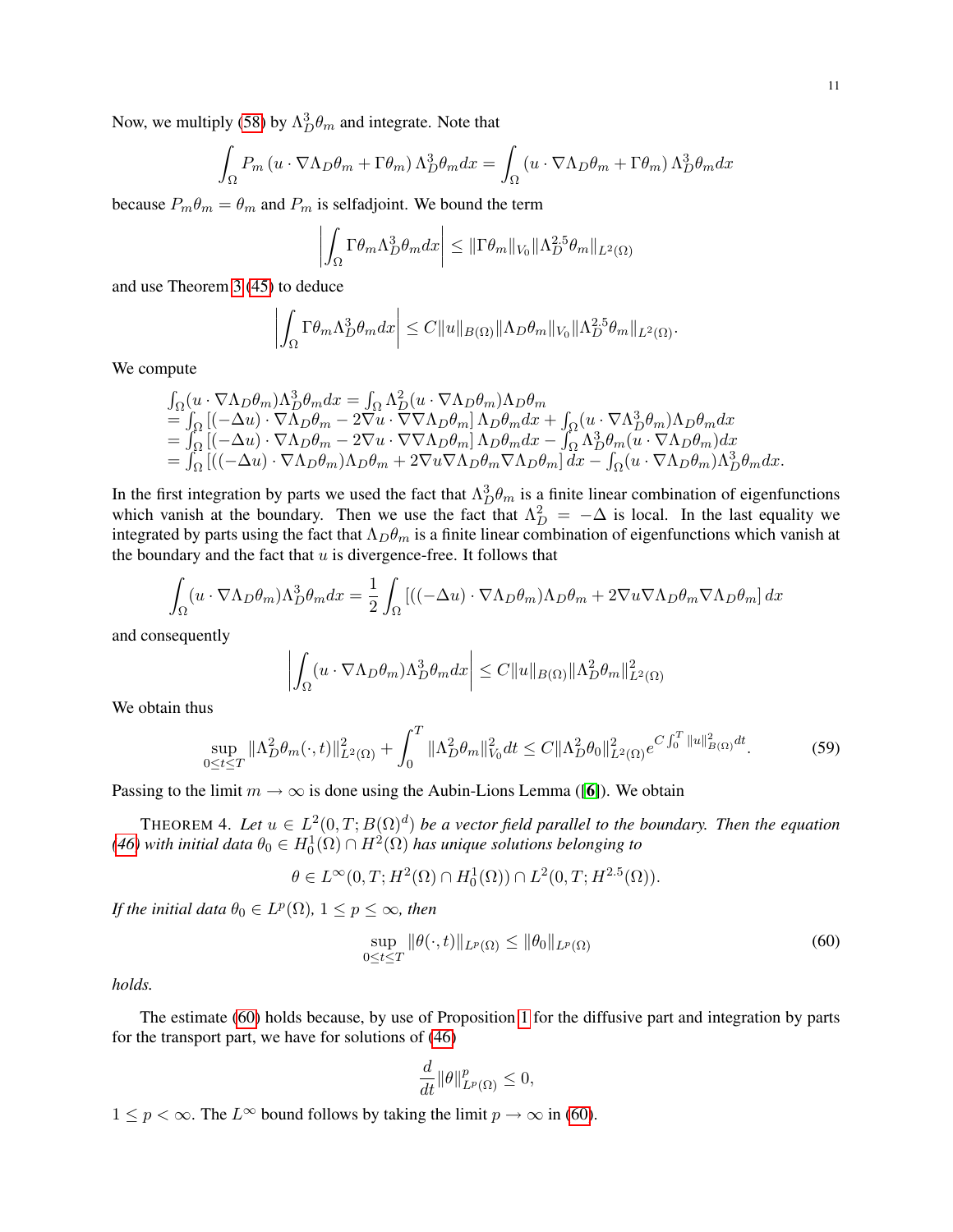6. SQG

We consider now the equation

<span id="page-11-0"></span>
$$
\partial_t \theta + u \cdot \nabla \theta + \Lambda_D \theta = 0 \tag{61}
$$

with

$$
u = R_D^{\perp} \theta \tag{62}
$$

and

$$
R_D = \nabla \Lambda_D^{-1} \tag{63}
$$

in a bounded open domain in  $\Omega \subset \mathbb{R}^2$  with smooth boundary. Local existence of smooth solutions is possible to prove using methods similar to those developed above for linear drift-diffusion equations. We will consider weak solutions (solutions which satisfy the equations in the sense of distributions).

THEOREM 5. Let  $\theta_0 \in L^2(\Omega)$  and let  $T > 0$ . There exists a weak solution of [\(61\)](#page-11-0)

$$
\theta \in L^{\infty}(0,T;L^{2}(\Omega)) \cap L^{2}(0,T;V_{0}(\Omega))
$$

satisfying  $\lim_{t\to 0} \theta(t) = \theta_0$  weakly in  $L^2(\Omega)$ .

**Proof.** We consider Galerkin approximations,  $\theta_m$ 

$$
\theta_m(x,t) = \sum_{j=1}^m \theta_j(t) w_j(x)
$$

obeying the ODEs (written conveniently as PDEs):

$$
\partial_t \theta_m + P_m \left[ R_D^{\perp}(\theta_m) \cdot \nabla \theta_m \right] + \Lambda_D \theta_m = 0
$$

with initial datum

$$
\theta_m(0) = P_m(\theta_0).
$$

We observe that, multiplying by  $\theta_m$  and integrating we have

$$
\frac{1}{2}\frac{d}{dt}\|\theta_m\|^2+\|\theta_m\|^2_{\frac{1}{2},D}=0
$$

which implies that the sequence  $\theta_m$  is bounded in

$$
\theta_m \in L^{\infty}(0,T;L^2(\Omega)) \cap L^2(0,T;V_0(\Omega))
$$

It is known ([[1](#page-12-5)]) that  $V_0(\Omega) \subset L^4(\Omega)$  with continuous inclusion. It is also known ([[5](#page-12-7)]) that

$$
R_D: L^4(\Omega) \to L^4(\Omega)
$$

are bounded linear operators. It is then easy to see that  $\partial_t \theta_m$  are bounded in  $L^2(0,T;H^{-1}(\Omega))$ . Applying the Aubin-Lions lemma, we obtain a subsequence, renamed  $\theta_m$  converging strongly in  $L^2(0,T;L^2(\Omega))$  and weakly in  $L^2(0,T;V_0(\Omega))$  and in  $L^2(0,T;L^4(\Omega))$ . The limit solves the equation [\(61\)](#page-11-0) weakly. Indeed, this follows after integration by parts because the product  $(R_D^{\perp} \theta_m) \theta_m$  is weakly convergent in  $L^2(0,T; L^2(\Omega))$ by weak-times-strong weak continuity. The weak continuity in time at  $t = 0$  follows by integrating

$$
(\theta_m(t), \phi) - (\theta_m(0), \phi) = \int_0^t \frac{d}{ds} \theta_m(s) ds
$$

and use of the equation and uniform bounds. We omit further details.

Acknowledgment. The work of PC was partially supported by NSF grant DMS-1209394